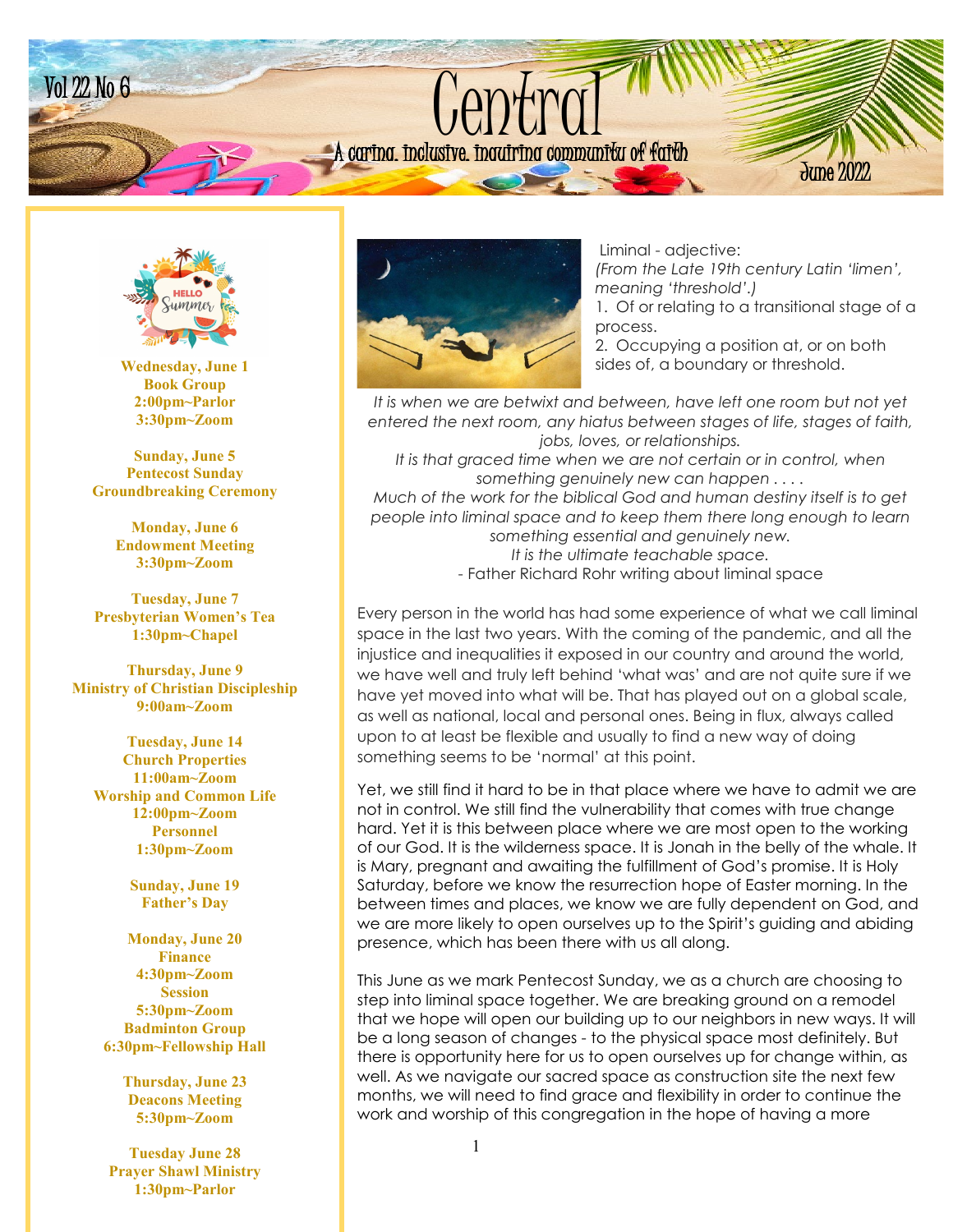welcoming building by the end of the year. And if we let it, we can also use this time to open ourselves up to the ways God might be calling *us* to be more welcoming as well. If we are brave enough to stay in this uncomfortable space of change, God can teach and transform us.

Pentecost is the season we celebrate the coming of the Spirit. It is my prayer that this year we will open ourselves up in new ways to the coming of the Spirit in our midst here at CPC. May we be bold enough to mean it when we pray, 'come, Holy Spirit, come'!



### **PENTECOST GROUNDBREAKING CELEBRATION**

**June 5th immediately after worship** Pentecost is often thought of as the 'birthday' for the church, as we celebrate the coming of the Holy Spirit to the first

followers of Jesus, and their call to share the good news. The Spirit is still blowing in our midst, and for CPC a part of that is moving closer to our dream of a building that is more welcoming to our community.

Plan to stay after worship on Pentecost Sunday as we celebrate the groundbreaking and kick off the capital campaign for our pending remodel!

We will bless the ground which will once again be broken and turned starting this summer in order to create a welcoming, accessible entryway and other improvements to our church facility. We will celebrate that our building will be changing to more fully reflect the welcoming heart of this congregation. We will share what has already been done in preparation for the construction. We will update you on where we are in the final leg of fundraising for this project, and let you know about some upcoming opportunities. Plus, there will be treats!!!

So, come for worship and stay for the party! And if you haven't already sent in a 'Building Welcome' pledge card, plan to bring it to this fun event

Central Presbyterian Church Staff Pastor: Rev. Jennifer Martin Director of Music: Cole Blume Organist: Dan Rinnan Sound Technician: Alex Pratt

Office Manager: Monique Jones Financial Secretary: Arlene Hudgins Building Host: Jose Tobon

### **SESSION**

 Bev Day Kirsten Kelso Rick Larson Nancy Richter Pam Sheridan Alice Schroeder Susan Schroeder

# **DEACONS**

 Susan Bloom Karol Buxton Nancy Carlson Lousie deKluyver Karen Dyste Quentin Holmes Carolyn Keener Gerry Keener Jacquie Litchfield Patty Mac Afee Yvonne Young

# **ENDOWMENT FUND COMMITTEE**

Peter Carlson Quentin Holmes Steve Stermer Jean Tesche Jim Whitmore

Rick Larson Jane Rimmerman

# **NOMINATING COMMITTEE**

 Susan Bloom Barbara Cookson Helen Martz Nancy Richter



**Richard ´Dick" Doering** 

 **May 11, 2022 Teacher and Deacon Member of Central since 1969**

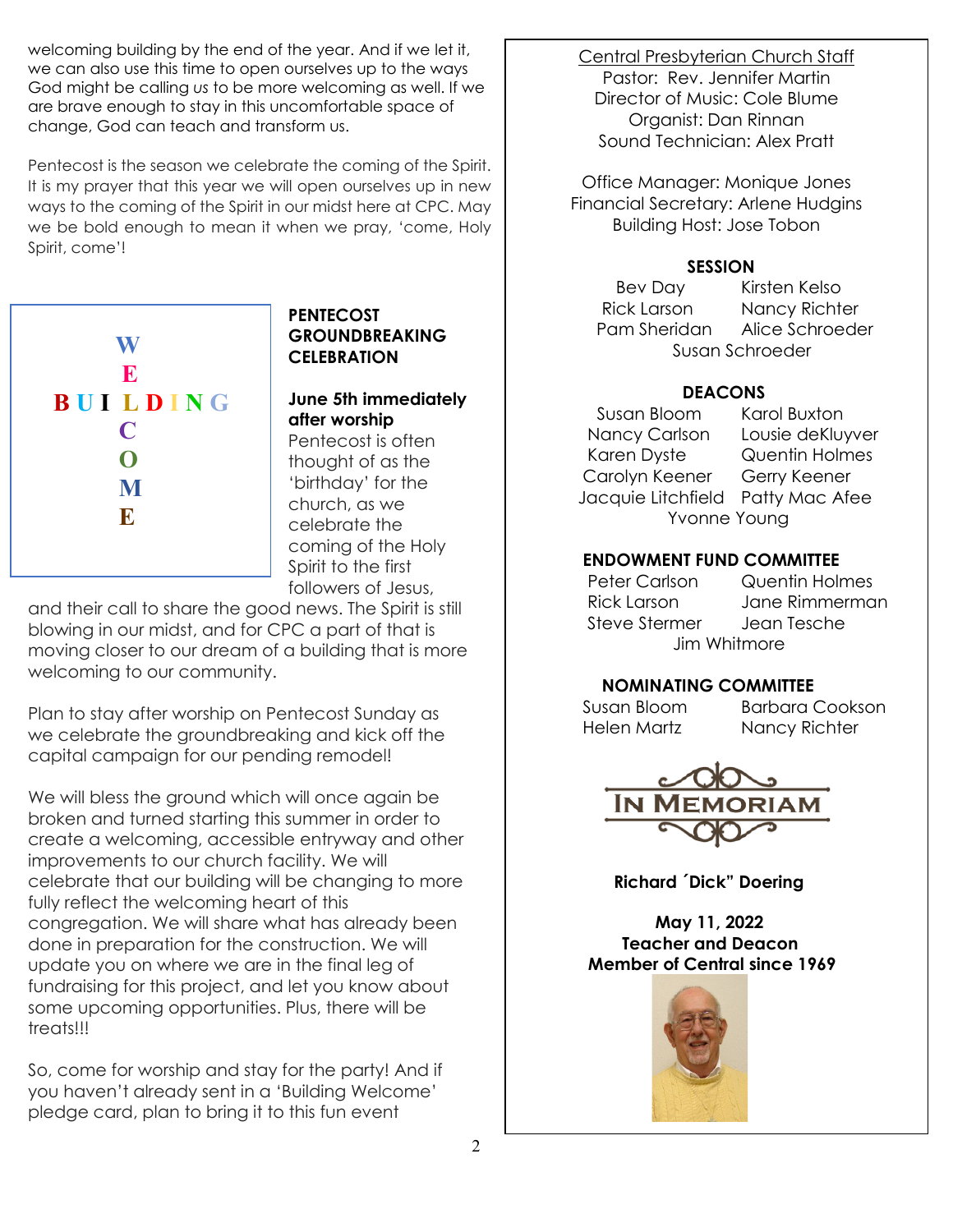

#### **Farewell to Cole Blume**



We are sad to formally announce that June 19 will be Cole Blume's last Sunday with Central. Since 2018, Cole has served as the Director of Music Ministry for the church. He has shared his vocal gifts, recruited choir members, vocal scholars and musicians, and has led our

choir with energy, imagination, intelligence and love, all of which has enriched the experience of worship for all.

There is no way any of us could have predicted how his time with CPC would include sound mixing, directing and editing together zoom choir pieces, and leading virtual choir practice as we worked together to find creative ways of including music in our online worship during the height of the pandemic quarantine. Followed by integrating ways to participate in worship musically *without* singing when we first began offering worship in person again last year. In every instance, Cole has brought his many creative gifts, musical knowledge, willingness to learn new skills, compassion, humor, and deep faith to the call of ensuring that meaningful music is a part of each experience of worship.

Cole will be pursuing a passion for agriculture which has taken root as he began work farming in the last few years. While we will miss him greatly, we pray he finds deep joy in this new calling. We will have an opportunity to wish him well during fellowship time after worship on June 19. Plan to bring a card to add to the basket of farewell blessings. If you won't be in attendance, you can send cards in advance in care of the church office and we will make sure he receives them.

### **(Almost Dr.) Alex Pratt to Graduate!**



Our audio/visual technician, Alex Pratt, will be receiving his PhD in education from the University of Oregon this month. He and his family will be moving east this summer, as he has accepted a position teaching at the University of Pennsylvania, Altoona.

Alex began as our 'sound person', in charge of making sure all of our microphones were properly connected and working in worship. That job grew and changed exponentially when the pandemic hit and we had to pivot to online services. From that first Sunday in March of 2020 when he was helping film the service using Jennifer's iPhone on a tripod to live stream to Facebook, to then learning all about video editing and how to post worship services to online platforms - what an unexpected set of skills he has been willing to learn and apply! When we were prerecording our services it was Alex who knit together all the bits of video, audio, photographs, and information sent his way into a cohesive, meaningful service.

His dedication, creativity, patience, humor and diligence made possible this way of continuing to worship together while we had to be apart. Then when we returned to the sanctuary, there was a whole new set of skills related to live-streaming, on top of the original gig with the microphones and sound system. All of which he has handled with integrity, grace and humor. It truly feels as though his presence with us in such a time was a gift!

Alex's last Sunday with us will be June 19. We will have an opportunity to wish him well during fellowship time after worship. Plan to bring a card to add to the basket of farewell blessings. If you won't be in attendance, you can send cards in advance in care of the church office and we will make sure he receives them.

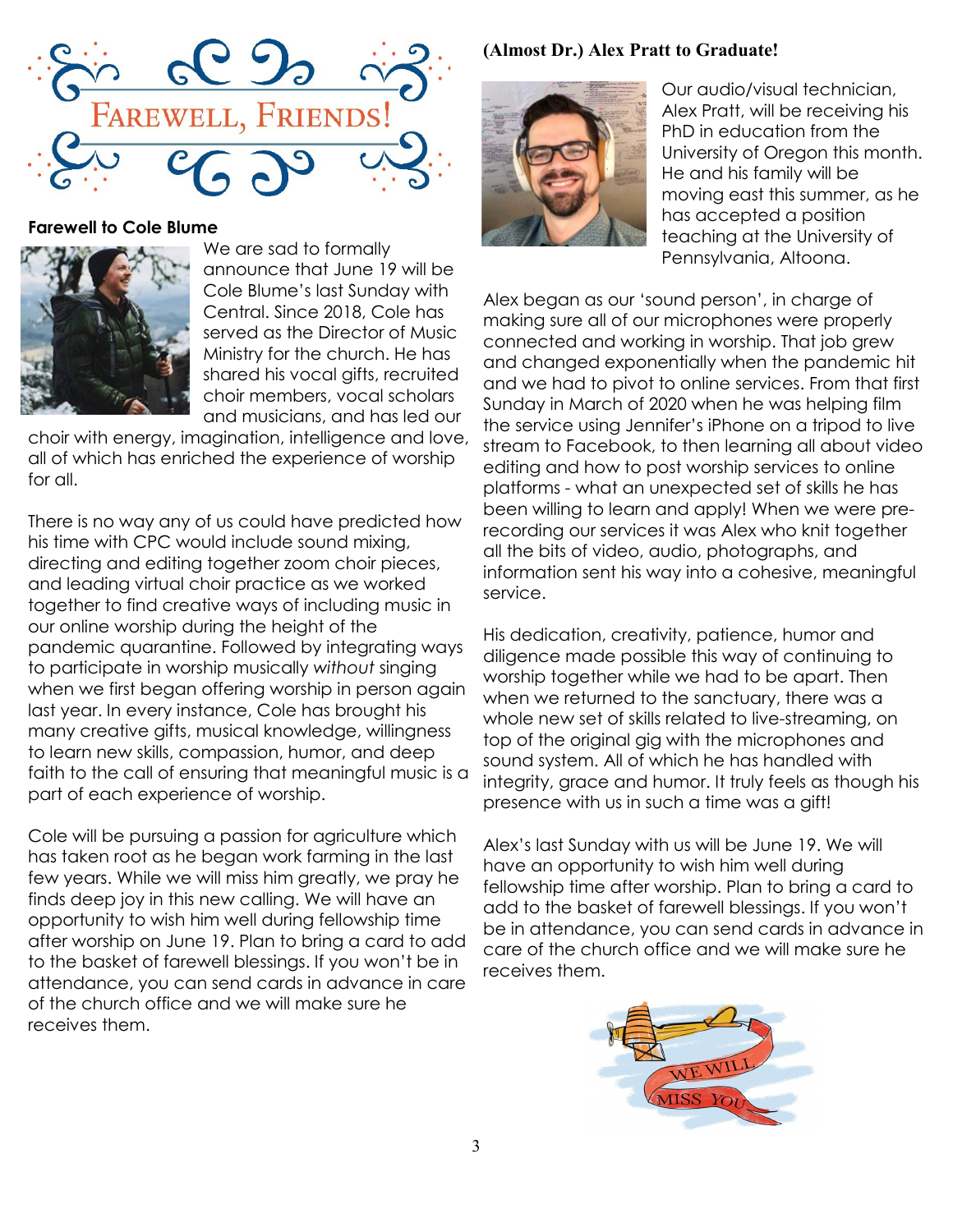

# **What Can't Be Seen**

**Wesley** Lachman

"I wish I were parliament.nz home," said

Sally to her boyfriend Eddie. "Why?" said Eddie, "We have the blue sky, this stunning waterfall, good food. What more do we need?"

"This is all beautiful, but there is no hominess to it. The sweet smell of my closet, the bumpy comfort of my quilt, the sound of tip tapping down the back stairs they are all gone, and I want them."

"But Sally, how is this different from what happens all the time? We move from one place to another, and we lose the first place in order to gain the second." "I know. I know it doesn't make sense to my mind either, but I can feel it underneath. It's like an ache, a longing. It's not just the house and the people and the environment. It's, it's a connection to something deeper. I feel like I'm losing something, something that I can't find out here."

"Wait," said Eddie,"try this. Just lie back on the blanket. Now, smell what you smell here. Don't think about it or analyze it, Just smell. OK? Now feel the blanket underneath, just feel. Then look up at the canopy of branches above, just look." There was a long silence. Minutes came and went. "Oh, I see the branches now, I hear just the waterfall." She hesitates. "But there's something more going on. Each sensation seems to be a little transparent now and opens up to, to something

deeper, something that can't be seen. And there's something that can't be heard surrounding each sound."

Tears were beginning to run down her cheeks. Eddie moved to hold her, and then stopped in midair. Sally, sobbing openly now, said in a whisper, "Why dear sweet God, it's my home, right here, Eddie. I'm home right now."



### **Presbyterian Women Tea Tuesday, June 7th at 1:30pm~ Chapel Jane Holmes~ Moderator**

### **All Are Welcome!**

The Annual Birthday

Offering is 100 years old! This annual offering is open to all women across the country, to support PC(USA) grants in the USA and around the world.

 Launched in 1922 to fund grants such as an entrance gate at Montreat, North Carolina; and Miss David's School for Girls in Kochi, Japan; a classroom at Stillman College in Tuscaloosa, Alabama; to 13 tiny houses \_ in Cottage Grove, Oregon (\$100,000 under "Square One Villages" in Eugene, Oregon!).

 This year's grant recipients are: **1).** Mission At The Eastward(MATE). McCleary House Transitional Housing, Farmington, Maine ₋ \$80,000 for people experiencing homelessness. It will provide a warm and healthy place for 3-4 families or 6-8 individuals for a few months, then move on, and others can come.

**2).** Jesus feeds the 5 Thousand, Lares, Puerto Rico ₋ \$105,000. Following Hurricane Maria in 2017 and the January 2020 earthquake, the Presbyterian Church in Lares has become the go-to location in the community for food, purified water and personal items. Much of the is elderly and they rely on the church for help. The church's kitchen is small, outdated, not up to code, and the upgrades are needed to continue this ministry.

You can come to the PW Tea on June 7<sup>th</sup>, where we will enjoy fellowship, and continued information about this offering over tea and cookies, after which we will have a dedication of the offering that is received. If you cannot come, just send a check to Presbyterian Women – CPC, memo: Birthday Offering, and put it in Sunday's offering plate, or send it in to Central Presbyterian Church.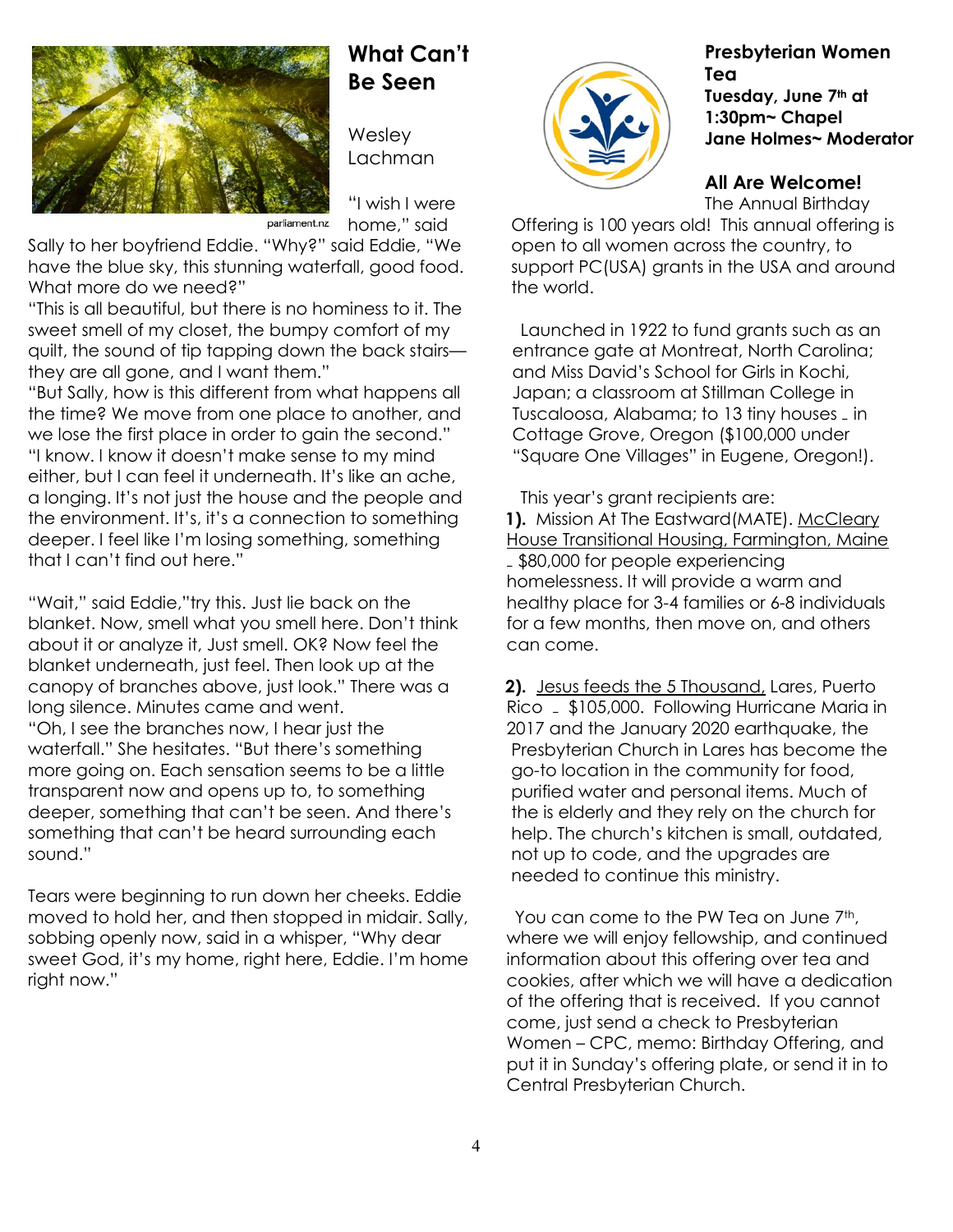

# **Our New Addition**

Beth "Sunny" Waldorf has been hired to become our new audio/visual technician.

She has a wealth of

experience in this area, including fifteen years in the music industry. She will be working alongside Alex Pratt beginning June 5, to get familiar with our equipment and worship service. We are delighted to have Sunny join our staff!



# **Central Remodel Update: June 2022 Steve Stermer**

On Friday, May 13 the CPC Remodel Committee had a face-to-face meeting with Architect Quince

Sterry, and Essex Construction Kurtis Nelson and Billy Phillips.

**Purpose:** The purpose of the meeting was to receive new bid numbers from Essex for the CPC Remodel Project, and to talk about timelines.

# **Presentation:**

To make a long story short with the continuing increase in construction prices the bid for the CPC Remodel Project came in just over one million dollars. This is above the \$750,000 to \$800,000 CPC Remodel Budget. As a result, some value engineering (VE) or reductions need to take place.

### **Discussion:**

In making these VE decisions and keeping in mind the CPC Mission of being an "Inclusive, Inviting and Welcoming Church". Our primary goal is still to have a 'Welcoming Entry' to the church and sanctuary on Sundays plus easily finding the church office during the week. Here is what we came up with:

• Do all the prep work for the covered entryway but eliminate the cover

- Keep new flooring in the entry/office, but end once inside the Narthex
- Eliminate new flooring in the hallways
- Leave men's restroom as is, remodel the women's restroom making it an ADA bathroom, with a separate ADA unisex bathroom
- Leave what will be the Community Room as is, through the properties budget upgrade the bathroom fixtures, this will not be an ADA bathroom
- Move the added doors in the alley hallway further north so the community room can be used as an area, separate from the rest of the church

Architect Quince will make these accommodations on the plans and Essex will send out changes to their subcontractors. The start date is July 1, with completing by Christmas.

If you have questions or would like some additional information on this process, please contact one of the CPC Remodel team members: Alice Schroeder, Bob Bottge, Nancy Richter, John Sheridan, Steve Stermer, or Rev. Jennifer Martin



# **Good Stewards of Central Presbyterian Church**

The Planting Beds around Central need

some attention, as a result, a work party has been scheduled for Saturday morning June 11, 9am to Noon. Weeding, cleaning up beds, and tidying up around the church are our goals. Bring gloves and your favorite gardening tool(s).

### **You are invited to join in the fun:**

| When:  | Saturday, June 11th     |
|--------|-------------------------|
| Time:  | 9 am to 12 Noon         |
| Where: | CPC.                    |
| Bring: | A beverage, gloves, and |
|        | your favorite gardening |
|        | $\text{tool}(s)$ .      |

Donuts will be provided for a mid-morning break. Please plan to participate. Let Steve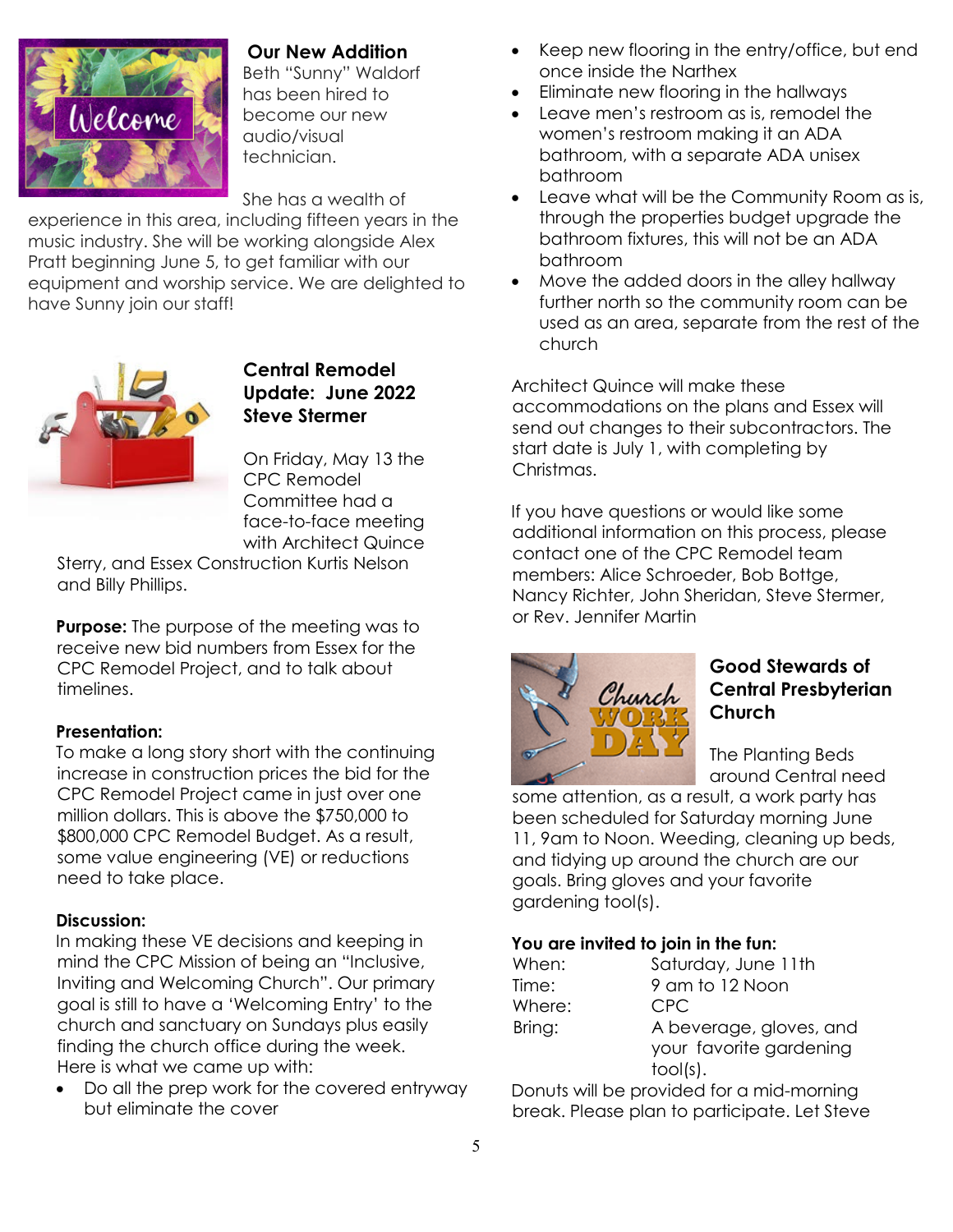know if you plan to attend so, we have the proper number of donuts.

Thank you, Steve Stermer 541-510-0660



# **Hosea Youth Services Nancy Richter**

Hosea Youth Services –helping the at-risk and homeless youth of Lane County ages 16-24 to build lives of Hope and Purpose.

The Ministry of Mission and

Christian Discipleship (MCD) has recommended, and with Session approval, the 40% of the Pentecost Offering that stays with our congregation will be used to support Hosea Youth Services.

Hosea Youth Services are striving to break the ugly cycle of trauma, despair, pain, addiction, and homelessness, The young peoples they serve mostly haven't chosen this lifestyle; they were placed into it. Most were born into family situations which were filled with abuse, abandonment, poverty, addictions, and trauma. Once you hear the stories from these young people, you understand why they are filling the holes in their hearts with drugs and sex, which ultimately leads to significant issues.

Homelessness in our community and country is a very complexed issue. Hosea Youth Services is striving to "catch" our youth now, to provide support and services they need to work through their barriers and get to a place where they can take care of themselves. The road to a life of health and purpose is long and hard and we must do all we can to come alongside and show them a pathway out. The Resource Center is located at 834 Monroe Street in Eugene. Free resources and services are:

Clothing Computer Access Toiletries Charging Stations Hygiene Supplies Lockers Showers Pet Kennels Laundry Facility Haircuts Seasonal Gear ID Support Tools Basic First Aid Supplies

And a Safe and Warm Place Off of the Streets!!



# **The Pentecost Offering Nancy Richter**

The Pentecost Offering connects us with children, youth, and young adults—each with gifts to share offering them opportunities to empower themselves to build a

solid foundation of faith to last a lifetime.

40% stays with our congregation to support local ministries with children, youth, and young adults. 25% supports Young Adult Volunteers (YAV), serving in communities around the world, and growing as leaders through transformative Christian service.

25% supports Ministries with Youth, especially the Presbyterian Youth Triennium.

10% is devoted to children at-risk and supports to improve education and provide safe havens.

A Foundation of Faith established during childhood through young adulthood helps ensure lifelong faith and service. When you give to the Pentecost Offering, you are helping to provide opportunities for young people to grow and share in their faith in Christ.

Thank you for your generosity and remember, if we all give a little, it adds up to a lot!



### **Fellowship Needs Cookies**

Our cookie supply is running dangerously low. Any donations will be greatly appreciated